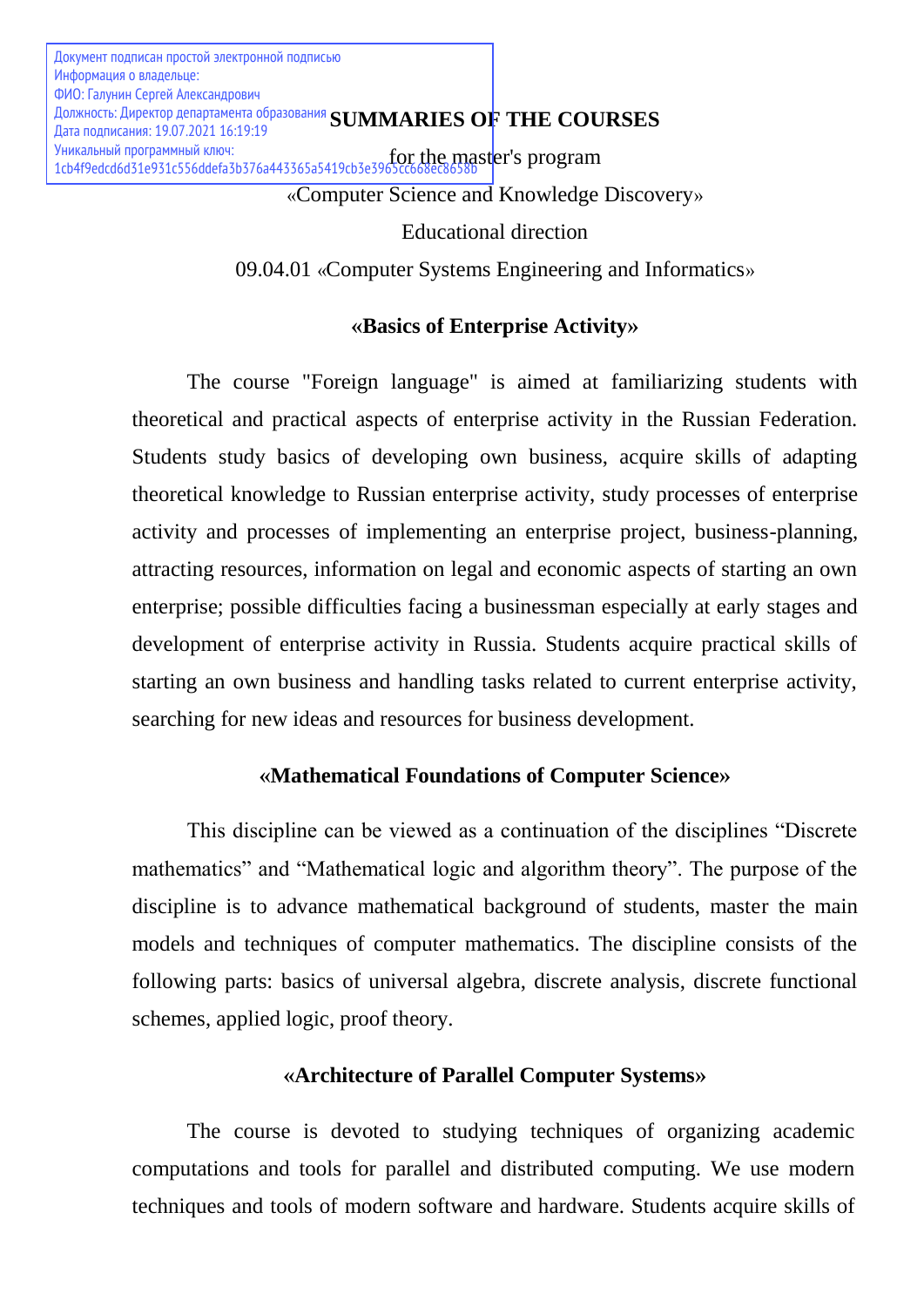working with high-performance and computational systems, principles of scalar, flow and parallel and vector computational tools. Special attention is devoted to designing parallel, cluster, and distributed computational systems of homogeneous and heterogeneous architecture. Students learn how to handle various tasks in parallel and distributed environment and assimilate basic facts for designing distributed applications and databases, basics of applying modern software and hardware.

#### **«Intelligent Systems»**

The discipline provides a study of the basics of designing intelligent agents including movement, obstacle avoidance and pathfinding to tactical analysis and decision-making. The discipline also covers the use of algorithms based on decision trees, state machines, and elements of fuzzy logic. We consider applications of decision-tree training methods, the simplest neural networks and implementation of reinforcement training. The discipline also includes fundamentals of multiagent systems, specifics of designing intelligent agent environment, knowledge management, and natural language processing. This course discusses applications of the algorithms in a virtual environment (video game).

#### **«Methodology of Learning Methods»**

The course is included in the basic part of the general academic training. The purpose is to familiarize students with the structure of academic knowledge, research techniques, functions of academic theories and laws, extension of their outlook; developing ideas on criteria of scientific knowledge and requirements to academic research and its results. The training can become basis for continuing studies at other programs. The discipline has been developed based on the profile of university and features of students.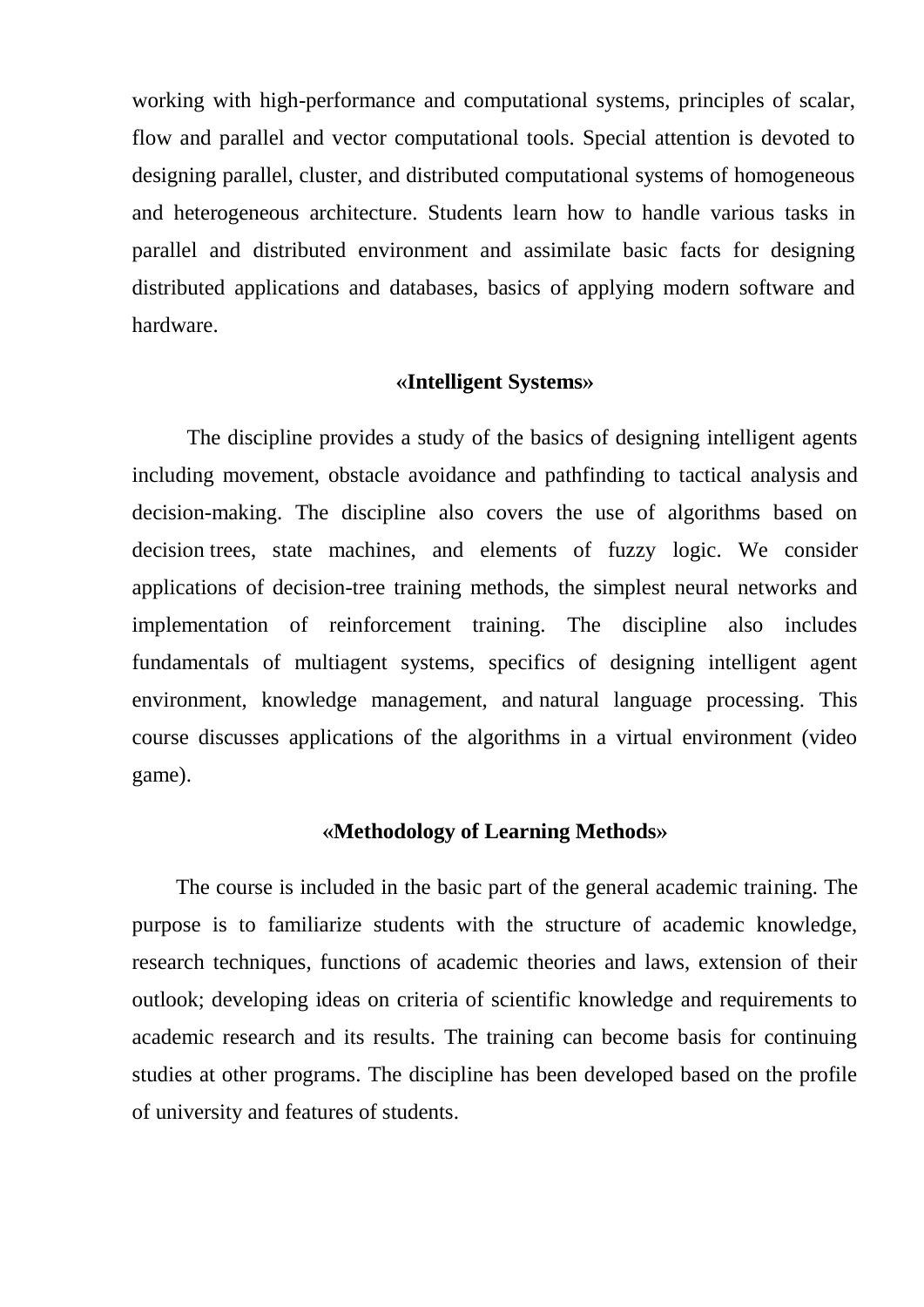## **«Algorithm Design and Optimization»**

The discipline can be viewed as a relative of the discipline "Mathematical foundations of computer science" and it is an integral part of education in the field of computer science and information technologies. The purpose of the discipline is to advance the mathematical background of students and master the main techniques of designing, analysis, and optimization of algorithms. The discipline consists of the following parts: methods and strategies of algorithm design, algorithm complexity, sort algorithms and search algorithms, numerical algorithms, graph algorithms, general complexity theory of algorithms.

# **«Software Development Technology»**

The discipline provides knowledge and skill acquisition in the field of modern technologies of group development of software. We consider different models of the life cycle of software development, their advantages and drawbacks, capability maturity model-integrated (CMMI) and its key areas, team software process (TSP) and personal software process (PSP) developed in SEI University. We provide an overview of modern standards, methodologies, and documented processes and development environments: Rational Unified Process (RUP), Microsoft Solutions Framework (MSF), and TeamFoundation Server (TFS), agile development methodologies. We consider the issues of designing a project process, distribution of project roles, work planning and work tracking, quality monitoring and risk management.

#### **«Design Management of Information Systems»**

The course provides theoretical and practical training in the field of managing software projects and designing information systems. The course considers notions and models of the life cycle of information systems and software, unified and extreme processes of developing information systems, planning and managing the configuration of information systems, standards and quality of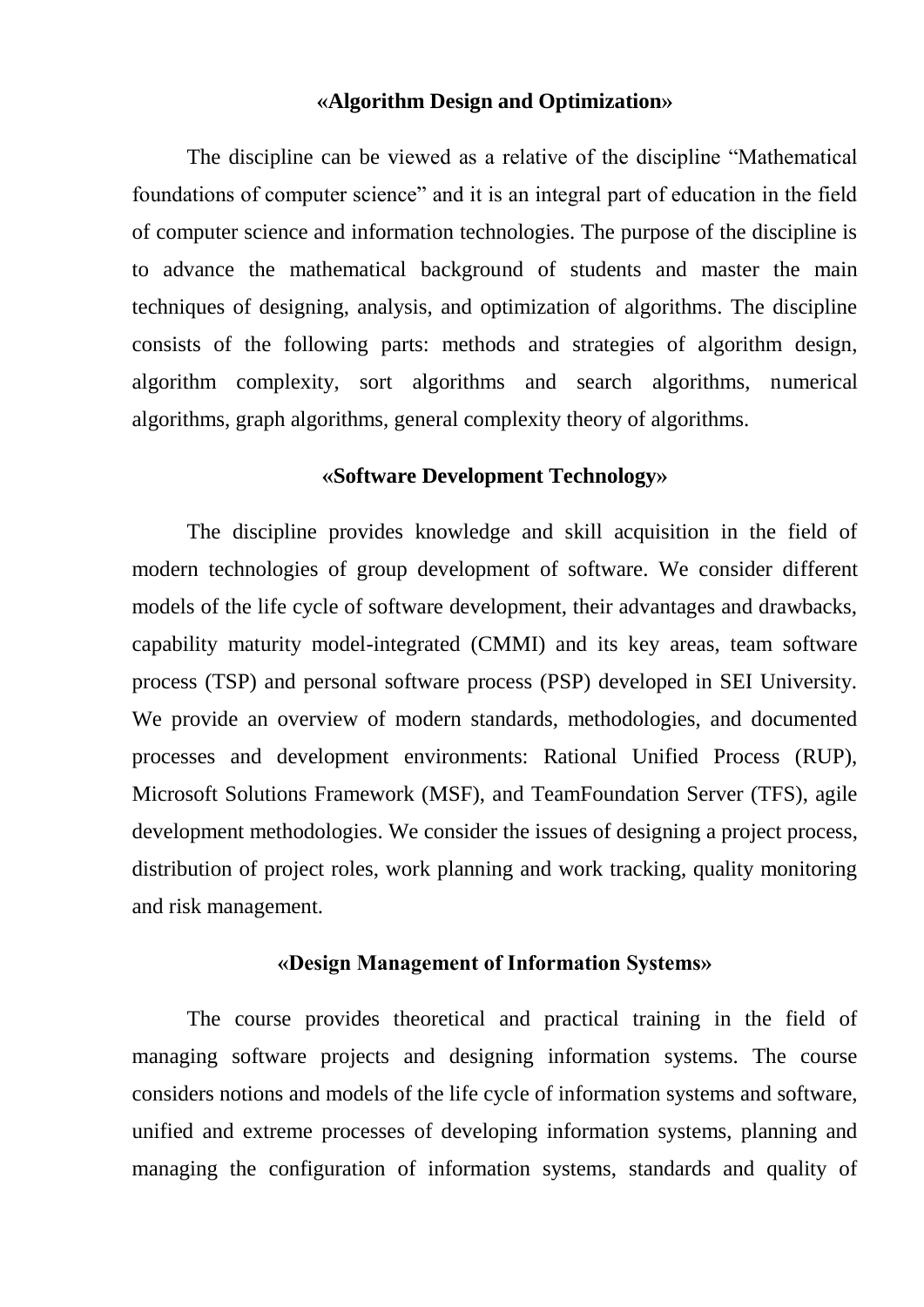information systems, aspects of tracing information systems. All lectures are accompanied by certain examples.

## **«Russian as a foreign language»**

The discipline is intended for education of master's degree non-philological foreign students, who have the bachelor diploma of Russian institute of higher education and have the knowledge of Russian Language corresponding to the B 2 level. The program includes requirements for language knowledge level in different types of speech activity as well as grammar and speech material.

The mastering of this program will allow the foreign students to handle their communicative needs in educational, social and cultural sphere, will produce the base for successful learning of special subjects, and, as a result – for successful presentation of a thesis.

The Russian Language course for master's degree students must ensure the forming of a graduate's communicative competence on the level sufficient for professional activity in Russian Language. The education is realized on the source of general scientific, country-specific, literary, social and political texts.

#### **«Foreign Language»**

This program is pointed on providing training courses for foreign citizens who had not studied the Russian language before. It includes language and speech models based on the requirements for the Elementary certification level. Achieving this level in Russian will satisfy the foreign students' basic communicative demands in social and cultural as well as in educational spheres of communication.

The content of the program involves implementation of flexible training models, depending on the communicative purposes, native language and students' individual features.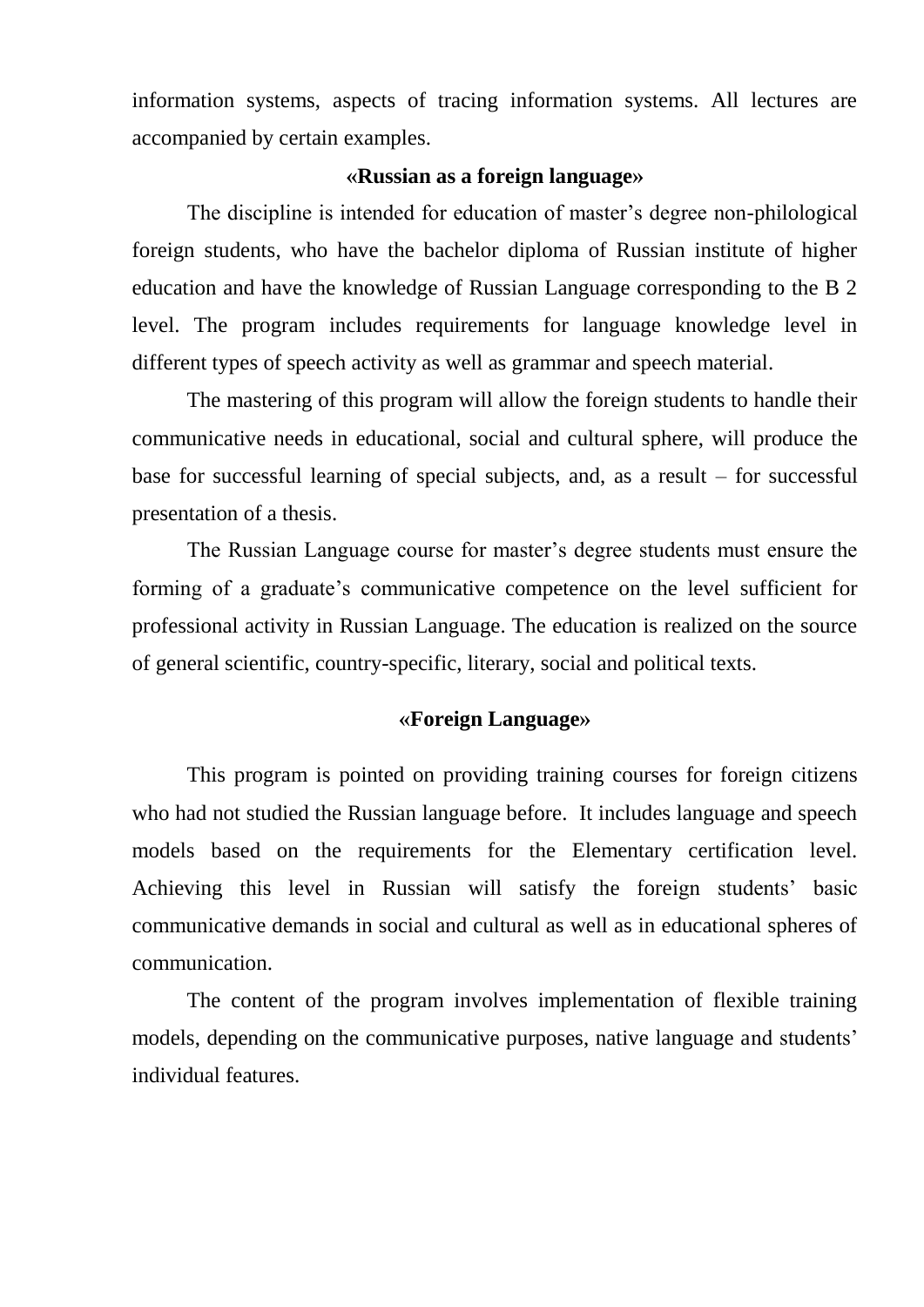#### **«Computer Tools in Education»**

The discipline is devoted to studying software packages for numerical and symbol computing. We consider three different packages: numerical computations are represented in GNU Octave and R, symbol computations are represented in SageMath. All packages are distributed free of charge and are available for downloading. Special attention is paid to data types in embedded programming languages and visualization techniques, i.e. plotting graphs and diagrams.

## **«Algorithmic Mathematics»**

Algorithmic mathematics (computer algebra, symbolic or algebraic computations) deals with algorithms and software for handling mathematical expressions and other mathematical objects. This course familiarizes students with basic polynomial methods and algorithms over infinite and finite fields, Groebner bases, and algebraic varieties. The course allows students to get acquainted with theoretical fundamentals of basic methods and algorithms of polynomial factorization including Berlekamp's algorithm, algorithms for solving polynomial equations including those based on Groebner bases and Buchberger's algorithm.

## **«Digital Signal Processing»**

The course includes basic methods and algorithms of digital signal processing using computer simulation in MATLAB. The discipline includes discrete signals and their transforms, linear discrete systems and their characteristics, discrete Fourier transform (DFT) and its applications, design and analysis of FIR and IIR filters, quantization effects in digital systems, spectral analysis of signals, multirate signal processing, adaptive filters, wavelet transform. The course familiarizes students with theoretical fundamentals of basic methods and algorithms of digital signal processing, the technology of computer simulation of these methods and algorithms in MATLAB. The discipline helps to study embedded software packages (FDATool, FVTool, SPTool, WAVETool).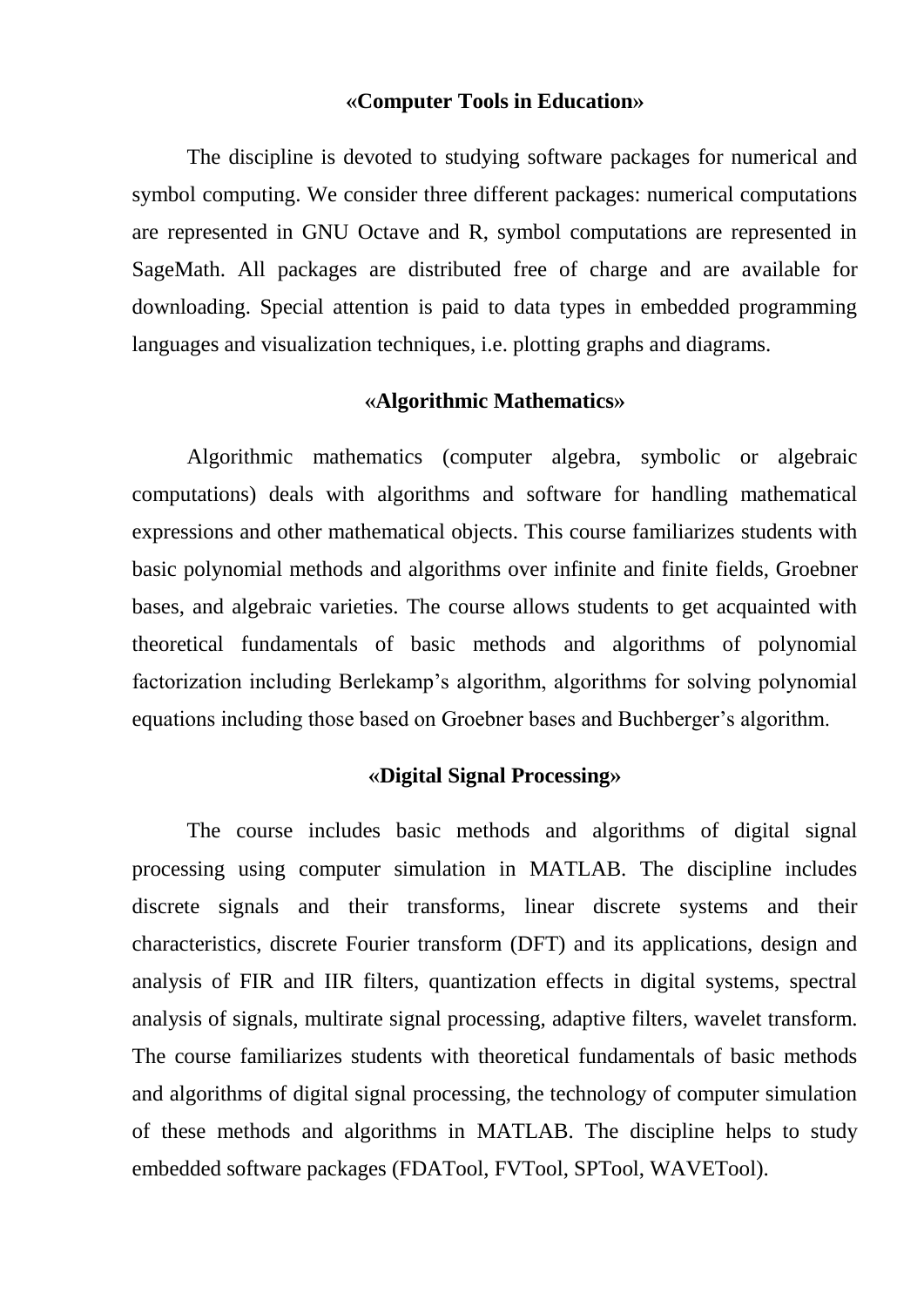## **«Parallel Computing»**

Students acquire new knowledge for a possible career in the field of parallel programming. We provide principles for constructing parallel computational systems and consider mathematical models of parallel algorithms and programs for analyzing the efficiency of parallel computing. The course considers low-level possibilities of modern operating systems for providing parallelism.

## **«Information Technologies in Academic Research and Project Activity»**

The discipline is oriented to acquiring skills of applying high-performance computer engineering and information technologies for academic research and practical tasks from different knowledge domains. Students should be able to master new software packages and technologies for computational systems with different architecture, perform analysis of information technologies and select those that are the most efficient for handling practical and academic tasks formulated within the scope of industrial and/or pre-graduation practice. These tasks can be used for research and graduation project.

## **«Advanced Mathematical Methods»**

The course consists of selected topics from linear and multilinear algebra and numerical linear algebra that are important for applications in different branches of mathematics and physics, primarily in vector analysis, differential geometry, and numerical methods of ordinary and partial differential equations. Besides we discuss some natural applications of linear algebra such as recurrence relation and linear differential equations with constant coefficients.

## **«Machine Learning on Big Data»**

The course provides deep training in the field of big data analysis and extracting knowledge from raw data. We handle various machine learning tasks: classification, cluster-analysis, mining association rules, data visualization.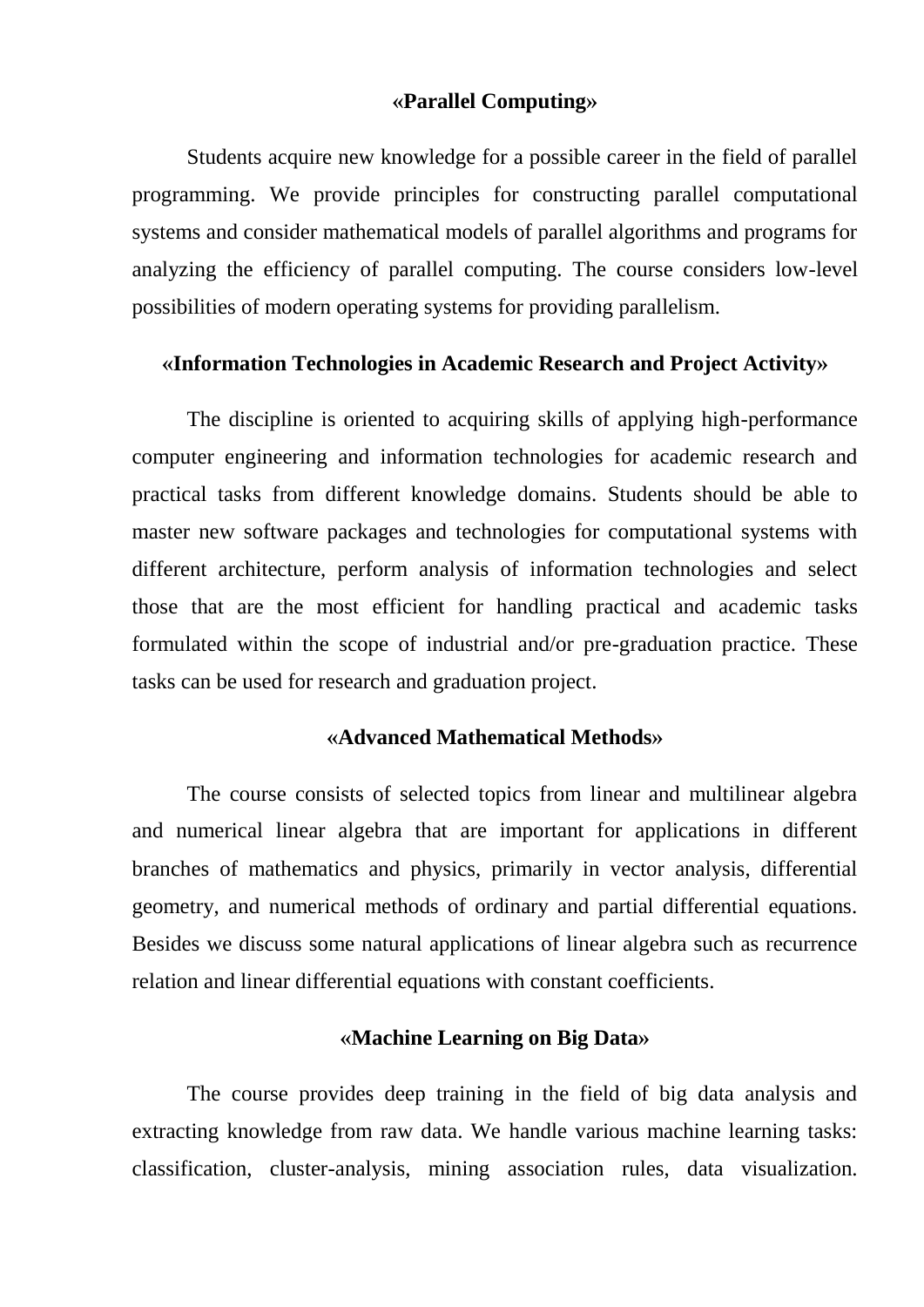Students will also acquire skills of using different data analysis tools including distributed data analysis: RapidMiner, Weka, R, Apache Spark.

## **«Languages for Hardware Design and Verification»**

The discipline is aimed at studying tools for joint representation and debugging of software-hardware systems using SystemVerilog including special data types, object-oriented programming and quasi-stochastic representation of such systems.

#### **«Biometric Technologies»**

The course is aimed at studying biometric dynamic and static characteristics of humans. We consider all stages of image processing in biometric problems: data acquisition, face image preprocessing, feature extraction from images. We draw special attention to efficient algorithms of reducing feature space dimension using features oriented to image processing as two-dimensional data. The course also involves algorithm implementation using vector-matrix techniques in MATLAB. We discuss the main principles of constructing, simulating, and testing human recognition systems based on face images. Various simulation models are also widely discussed.

### **«Distributed Systems and Technologies»**

The discipline studies a wide range of issues connected with the main principles, concepts, and technologies of distributed systems: connection, processes, identity, synchronization, integrity, and replication, fault protection, and security. The knowledge provided by this discipline can be used for constructing and managing distributed systems. The discipline includes practical training classes. Unsupervised work of students suggests studying the recommended sources of literature and preparation for classes. The final certification is based on graded examination results.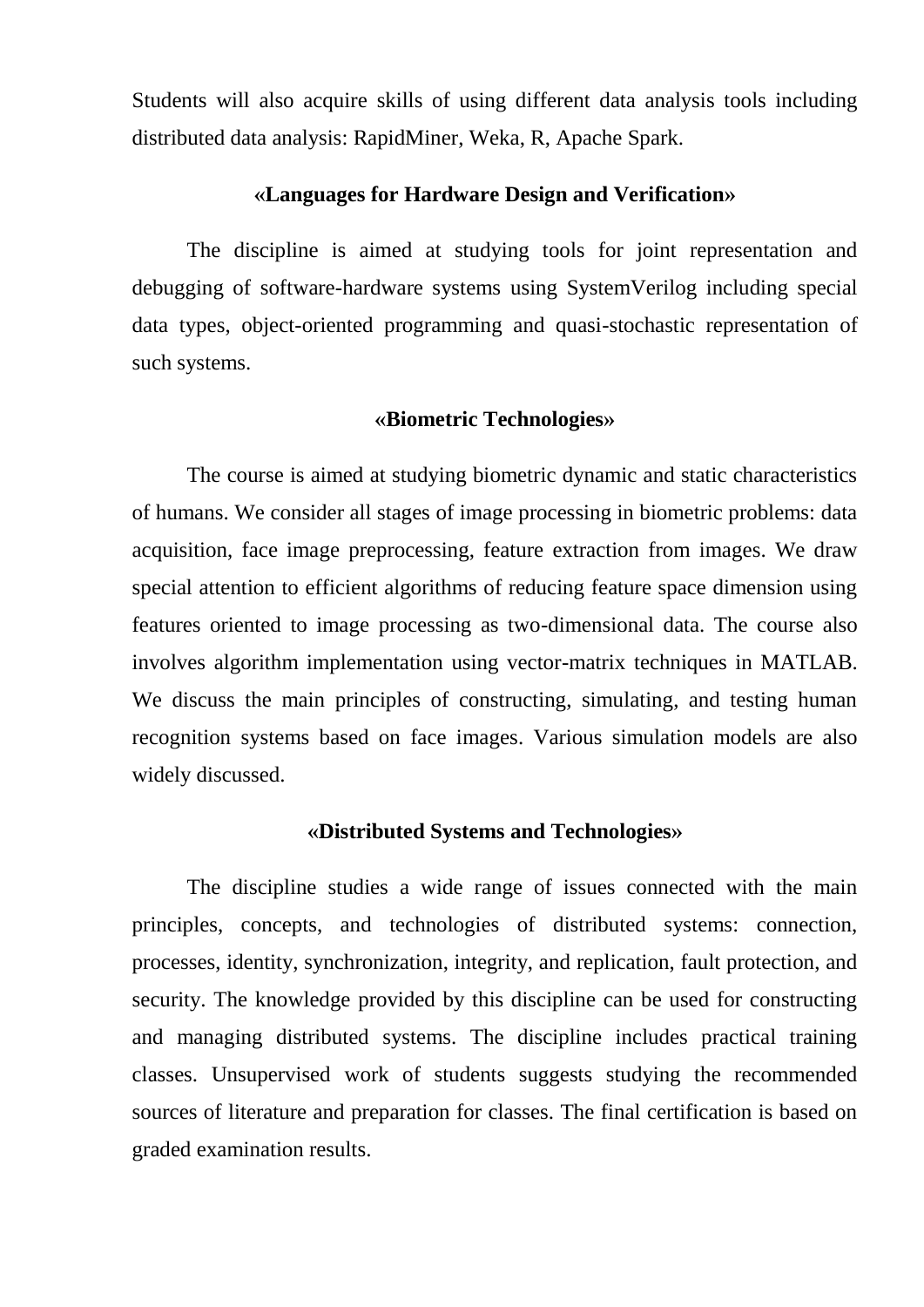#### **«Mathematical Modeling of Linear and Non-Linear Systems»**

The discipline familiarizes students with the basics of mathematical modeling and synthesis of linear and non-linear systems at the input/output mapping. We study different forms of models classified as multidimensional polynomials, regression models, and neural networks. The comparative analysis of mathematical models is performed. The discipline also covers methods and algorithms of model design by solving the problems of system operator approximation in the root mean square metric using the input and output signal sets. Various neural network synthesis in MATLAB is represented. Modeling and synthesis of nonlinear transformers, filters, and compensators are represented.

The discipline is also aimed at studying nonlinear behavior of dynamical systems. It discovers the main properties of nonlinear processes during the design and use of a complex technical system. The discipline considers nonlinear dynamics and modern tools of dynamical analysis given through graphical programming environments. Students study mathematical representation of nonlinear systems and processes and their computer simulation through numerical integration.

#### **«Basics of System Theory»**

The discipline is oriented to mastering a number of areas of mathematics and system analysis used in engineering applications and academic research. The course encompasses all stages of complex system design beginning with information transform to digital form and its statistical processing and ending with system model design and its parameter optimization.

#### **«Data and Visual Analytics»**

Visual analytics is an advanced form of data analysis where analytical reasoning is followed by adoption of the highly interactive visualization techniques. This course introduces students to the concepts and tasks of visual analytics and examines several important data analysis and visualization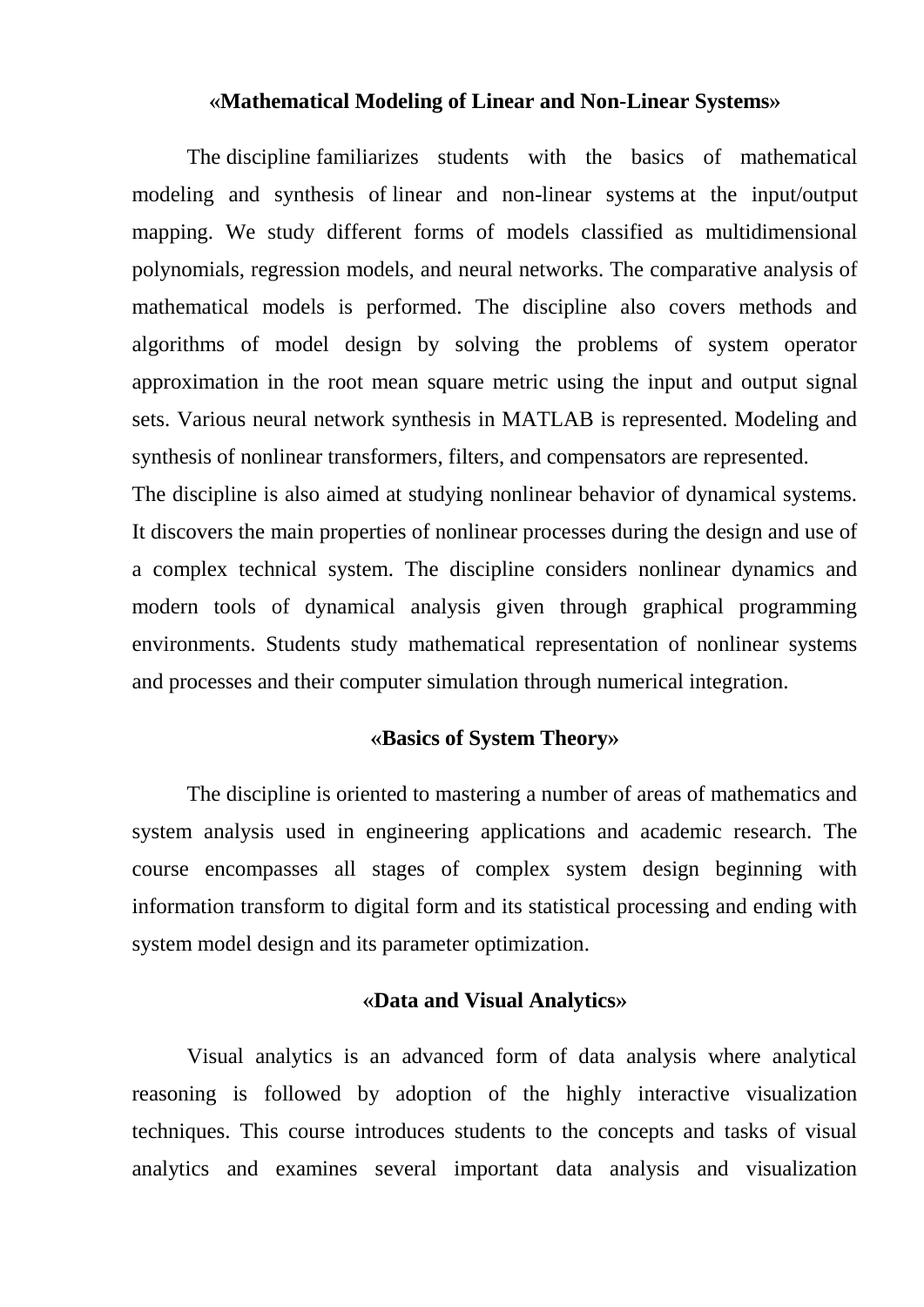techniques. It provides hands-on experience with both existing products and in the development of custom visual analytics software.

#### **«Information Security»**

The course includes all issues of determining, reaching, and supporting confidentiality as well as the following properties of information or its processing tools: integrity, availability, non-repudiation, accountability, authenticity, and reliability. The discipline helps students to master the main concepts and problems of information security and offers a number of important modern techniques of information security. The course is aimed at forming skills for working with existing products and developing information security software.

## **«Academic Internship (Manufacturing (Design and Manufacturing))»**

During educational practice the student must meet with the planning processes, the preparation, organization and execution of the research work, as well as methods of processing the results. In the process of educational training students learn to formulate scientific problem, to review and to compare the methods of its solution. One of the results of the practice should be well-designed reports on the results of scientific research.

# **«Internship (Manufacturing (Design and Manufacturing))»**

As a result of the field experience the student must meet with the planning processes, the preparation, organization and execution of the research work, as well as methods of processing the results. During the field experience students learn to formulate scientific problem, to review and to compare the methods of its solution. One of the results of the practice should be well-designed reports on the results of scientific research.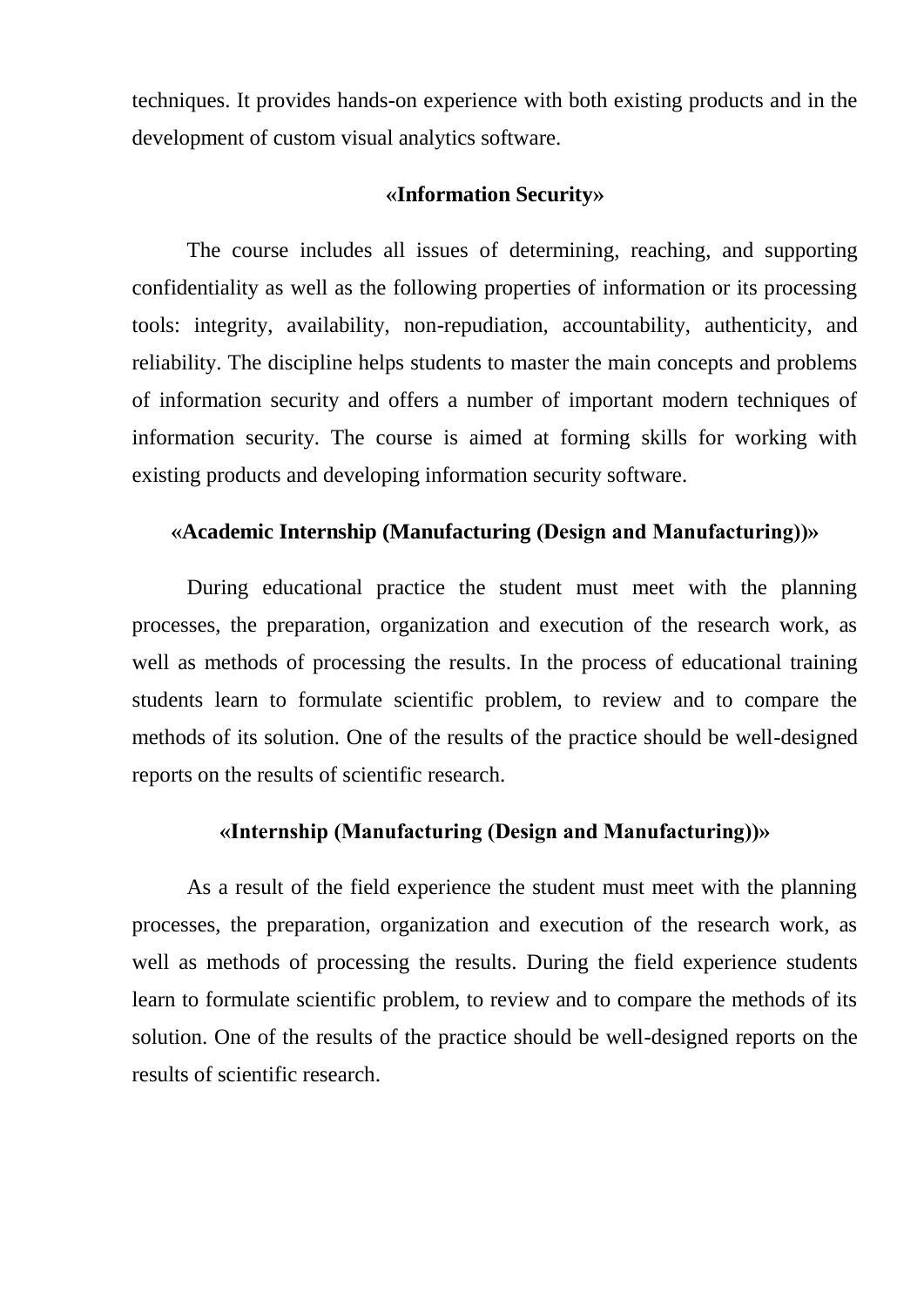## **«(Internship (Research Project)»**

As a result of the field experience the student must meet with the planning processes, the preparation, organization and execution of the research work, as well as methods of processing the results. During the field experience students learn to formulate scientific problem, to review and to compare the methods of its solution. One of the results of the practice should be well-designed reports on the results of scientific research.

## **«Internship (Pre-degree Internship)»**

During the training students must bring the final result of the study on their final qualifying work. During the pre-diploma training students learn to formulate a practical problem, to review and to compare the methods of its solution. One of the results of the practice should be well-designed report on the results of the research and the solutions of the practical problems.

## **«State Final Examination»**

The State final attestation includes defense of the graduation qualification work. The State final attestation is the last mastering stage of the basic educational program.

The training level of graduates for performance of their professional tasks and compliance of their training with the requirements of the State Standard are assessed in the course of the State final attestation.

#### **«Design of On-chip Reconfigurable systems»**

Course "Design of reconfigurable systems on a chip (SOPS)" deals with different aspects of SoC design. The main aspects of this problem exist: SoC components, CAD as on tool for design, design flow, for most significant SoC fragments. All these aspects are presented in the course. Main attention is paid to base problems in present-day approach for SoC design: project verification and